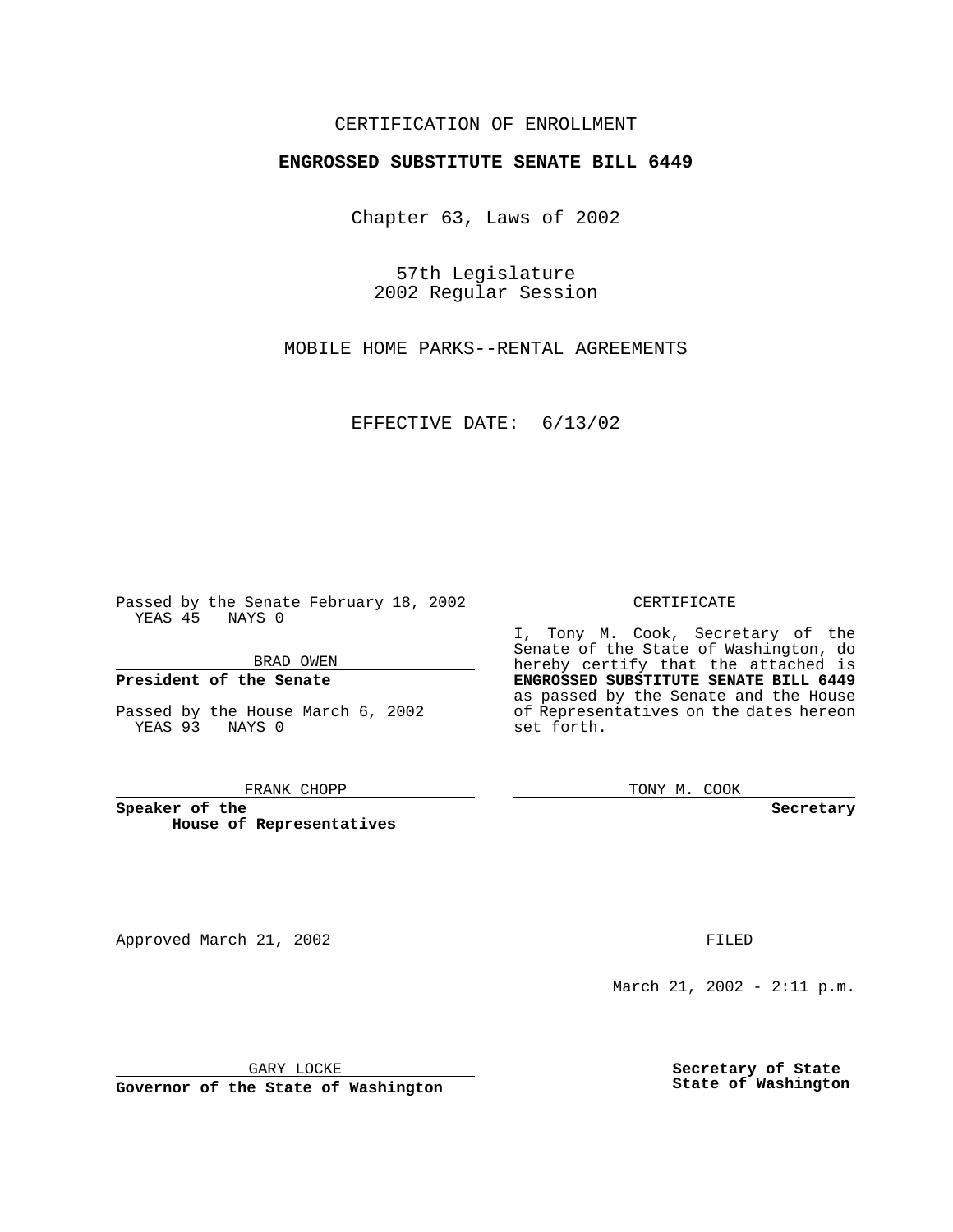# **ENGROSSED SUBSTITUTE SENATE BILL 6449** \_\_\_\_\_\_\_\_\_\_\_\_\_\_\_\_\_\_\_\_\_\_\_\_\_\_\_\_\_\_\_\_\_\_\_\_\_\_\_\_\_\_\_\_\_\_\_

\_\_\_\_\_\_\_\_\_\_\_\_\_\_\_\_\_\_\_\_\_\_\_\_\_\_\_\_\_\_\_\_\_\_\_\_\_\_\_\_\_\_\_\_\_\_\_

Passed Legislature - 2002 Regular Session

**State of Washington 57th Legislature 2002 Regular Session**

**By** Senate Committee on Labor, Commerce & Financial Institutions (originally sponsored by Senator Kastama)

READ FIRST TIME 02/06/2002.

 AN ACT Relating to allowing entrance and exit fees under limited 2 circumstances; and amending RCW 59.20.060.

BE IT ENACTED BY THE LEGISLATURE OF THE STATE OF WASHINGTON:

 **Sec. 1.** RCW 59.20.060 and 1999 c 359 s 5 are each amended to read as follows:

 (1) Any mobile home space tenancy regardless of the term, shall be based upon a written rental agreement, signed by the parties, which shall contain:

 (a) The terms for the payment of rent, including time and place, and any additional charges to be paid by the tenant. Additional charges that occur less frequently than monthly shall be itemized in a 12 billing to the tenant;

 (b) Reasonable rules for guest parking which shall be clearly stated;

(c) The rules and regulations of the park;

 (d) The name and address of the person who is the landlord, and if such person does not reside in the state there shall also be designated by name and address a person who resides in the county where the mobile home park is located who is authorized to act as agent for the purposes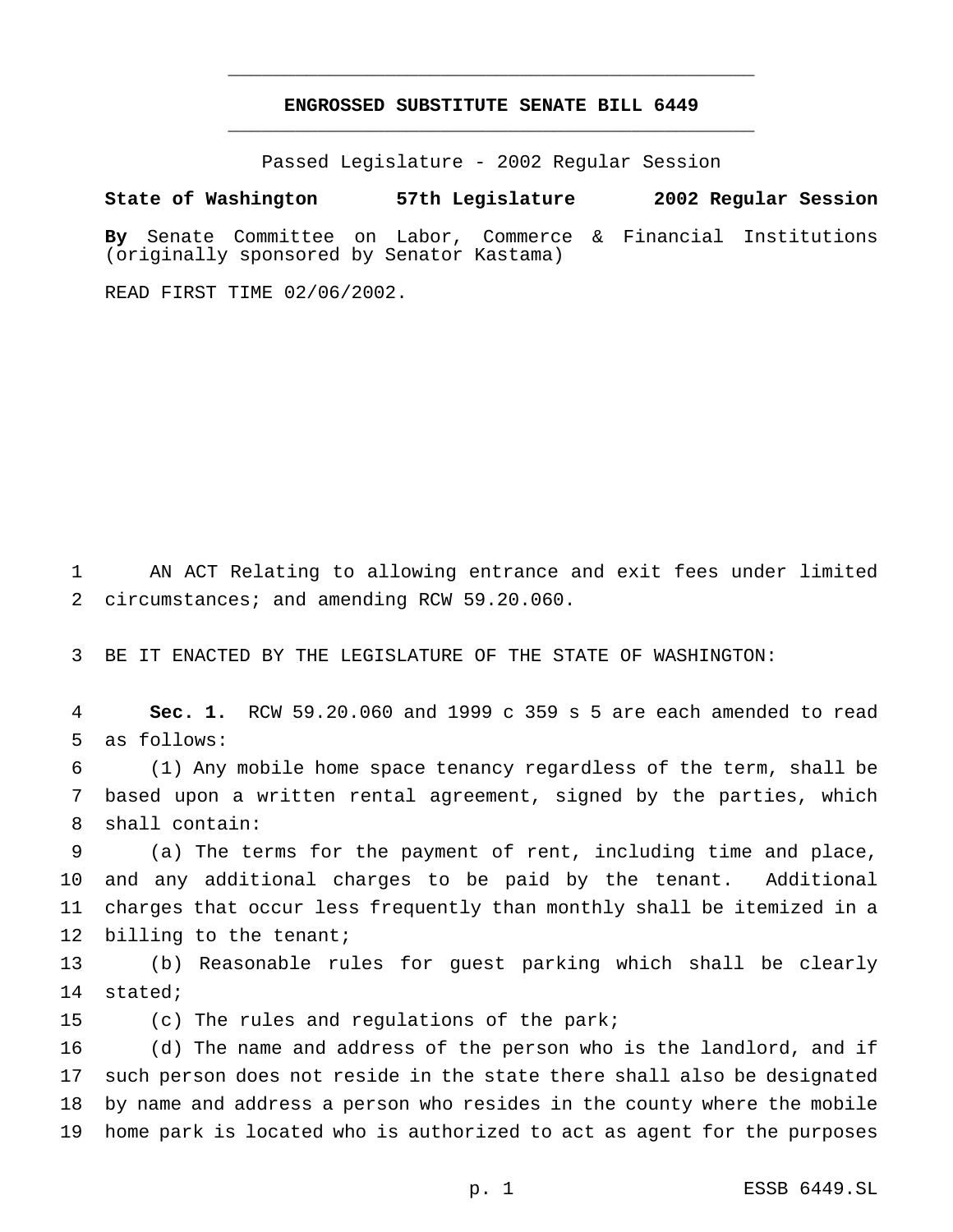of service of notices and process. If no designation is made of a person to act as agent, then the person to whom rental payments are to be made shall be considered the agent;

 (e) The name and address of any party who has a secured interest in the mobile home, manufactured home, or park model;

 (f) A forwarding address of the tenant or the name and address of a person who would likely know the whereabouts of the tenant in the event of an emergency or an abandonment of the mobile home, manufactured home, or park model;

 (g)(i) A covenant by the landlord that, except for acts or events beyond the control of the landlord, the mobile home park will not be converted to a land use that will prevent the space that is the subject of the lease from continuing to be used for its intended use for a period of three years after the beginning of the term of the rental agreement;

 (ii) A rental agreement may, in the alternative, contain a statement that the park may be sold or otherwise transferred at any time with the result that subsequent owners may close the mobile home park, or that the landlord may close the park at any time after the required notice. The covenant or statement required by this subsection must appear in print that is larger than the other text of the lease and must be set off by means of a box, blank space, or comparable visual device;

 The requirements of this subsection shall apply to tenancies initiated after April 28, 1989.

 (h) The terms and conditions under which any deposit or portion thereof may be withheld by the landlord upon termination of the rental agreement if any moneys are paid to the landlord by the tenant as a deposit or as security for performance of the tenant's obligations in a rental agreement;

 (i) A listing of the utilities, services, and facilities which will be available to the tenant during the tenancy and the nature of the fees, if any, to be charged;

 (j) A description of the boundaries of a mobile home space sufficient to inform the tenant of the exact location of the tenant's space in relation to other tenants' spaces;

 (k) A statement of the current zoning of the land on which the 38 mobile home park is located; and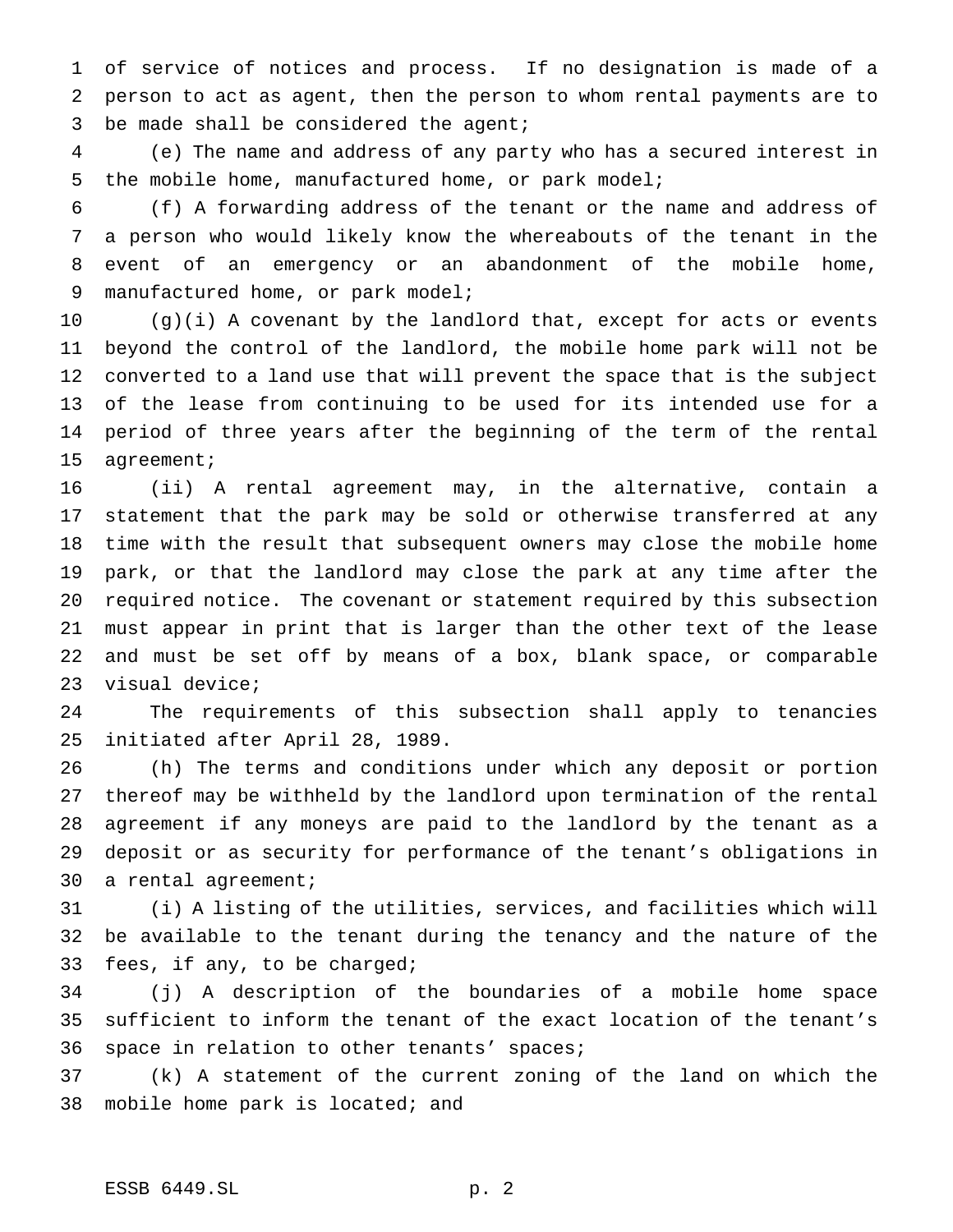(l) A statement of the expiration date of any conditional use, temporary use, or other land use permit subject to a fixed expiration date that is necessary for the continued use of the land as a mobile home park.

 (2) Any rental agreement executed between the landlord and tenant shall not contain any provision:

 (a) Which allows the landlord to charge a fee for guest parking unless a violation of the rules for guest parking occurs: PROVIDED, That a fee may be charged for guest parking which covers an extended period of time as defined in the rental agreement;

 (b) Which authorizes the towing or impounding of a vehicle except upon notice to the owner thereof or the tenant whose guest is the owner of the vehicle;

 (c) Which allows the landlord to alter the due date for rent payment or increase the rent: (i) During the term of the rental agreement if the term is less than one year, or (ii) more frequently than annually if the term is for one year or more: PROVIDED, That a rental agreement may include an escalation clause for a pro rata share of any increase in the mobile home park's real property taxes or utility assessments or charges, over the base taxes or utility assessments or charges of the year in which the rental agreement took effect, if the clause also provides for a pro rata reduction in rent or other charges in the event of a reduction in real property taxes or utility assessments or charges, below the base year: PROVIDED FURTHER, That a rental agreement for a term exceeding one year may provide for annual increases in rent in specified amounts or by a formula specified 27 in such agreement;

 (d) By which the tenant agrees to waive or forego rights or remedies under this chapter;

 (e) Allowing the landlord to charge an "entrance fee" or an "exit fee." However, an entrance fee may be charged as part of a continuing care contract as defined in RCW 70.38.025;

 (f) Which allows the landlord to charge a fee for guests: PROVIDED, That a landlord may establish rules charging for guests who remain on the premises for more than fifteen days in any sixty-day period;

 (g) By which the tenant agrees to waive or forego homestead rights provided by chapter 6.13 RCW. This subsection shall not prohibit such waiver after a default in rent so long as such waiver is in writing